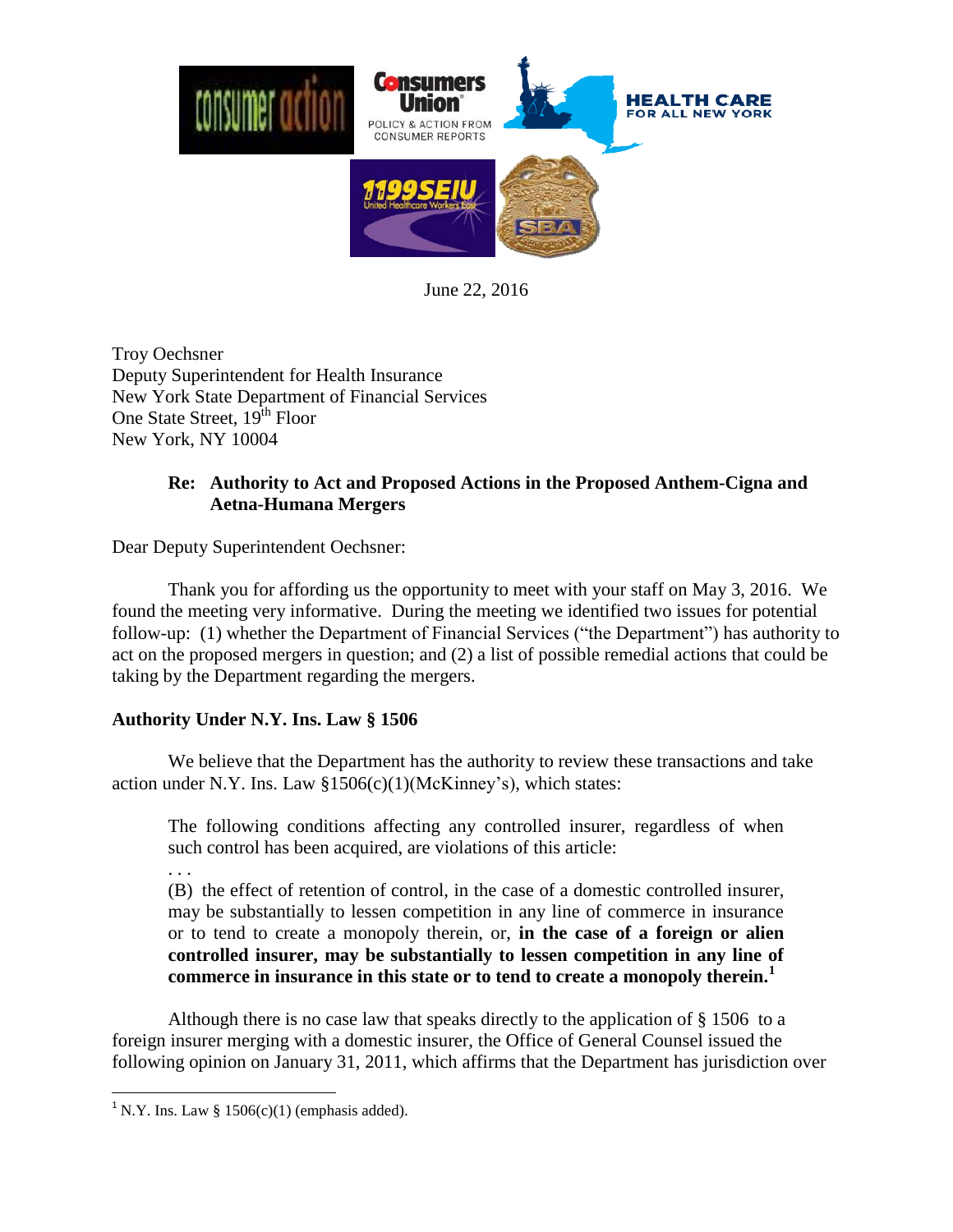such proposed transactions: "The Insurance Law does not prohibit a merger where the foreign insurer is the survivor, although the Superintendent has broad discretion in applying the statutory standards in determining whether to approve any particular proposed merger.<sup>32</sup>

We agree with the Office of General Counsel that the plain meaning of this statute authorizes the Department to disapprove or impose conditions on a merger involving a foreign controlled insurer if the effect of change of control may be substantially to lessen competition in the state of New York or to tend to create a monopoly therein. Because that is exactly the question at issue in these mergers, we urge the Department to consider exercising its jurisdiction as described below.

## **Proposed Actions**

To assess and ameliorate the impact that the proposed mergers of Anthem-Cigna and Aetna-Humana would have on New York's consumers, we urge the Department to take the following actions pursuant to  $$1506(c)(1)$  of the Insurance Law.

- 1. The Department should hold separate public hearings on each proposed merger. The hearings should be easily accessible by the public and provide a forum for consumer groups and other interested parties to air their perspectives and concerns. Timely hearing notice should be sent to all of the employers and enrollees of the carriers (and their subsidiaries, e.g. Empire) that are considering merging.
- 2. The Department should issue a formal determination on the Anthem-Cigna and Aetna-Humana mergers, as to whether they are in the public interest.
- 3. The Department should hire an expert to determine the market shares and market overlap of the merging companies in each merger in each relevant product and geographic market. This will be useful both for the Department and the New York State Attorney General's Office.

If the Department chooses to take action under  $\S 1506(c)(1)$ , we urge it to consider conditioning its approval on the following additional protections for consumers of health insurance:

- 1. The Department should require any cost savings resulting from the mergers be passed along to consumers, in the form of lower premiums.
- 2. The Department should require the merged companies (and their subsidiaries) to continue their current levels of participation in the New York State of Health Marketplace.
- 3. The merged companies should be prohibited from reducing plan benefits and options.
- 4. The Department should ensure that the merged companies still offer the differentiated insurance products previously offered by the four companies, within the state and local areas, for at least the next several years.
- 5. The Department should require that the merged companies maintain access to adequate provider networks and that network options are preserved and strengthened, including in rural and underserved areas.

 2 *See* Office of General Counsel, Option No. 11-01-10, *available at*: [http://www.dfs.ny.gov/insurance/ogco2011/rg110110.htm.](http://www.dfs.ny.gov/insurance/ogco2011/rg110110.htm)